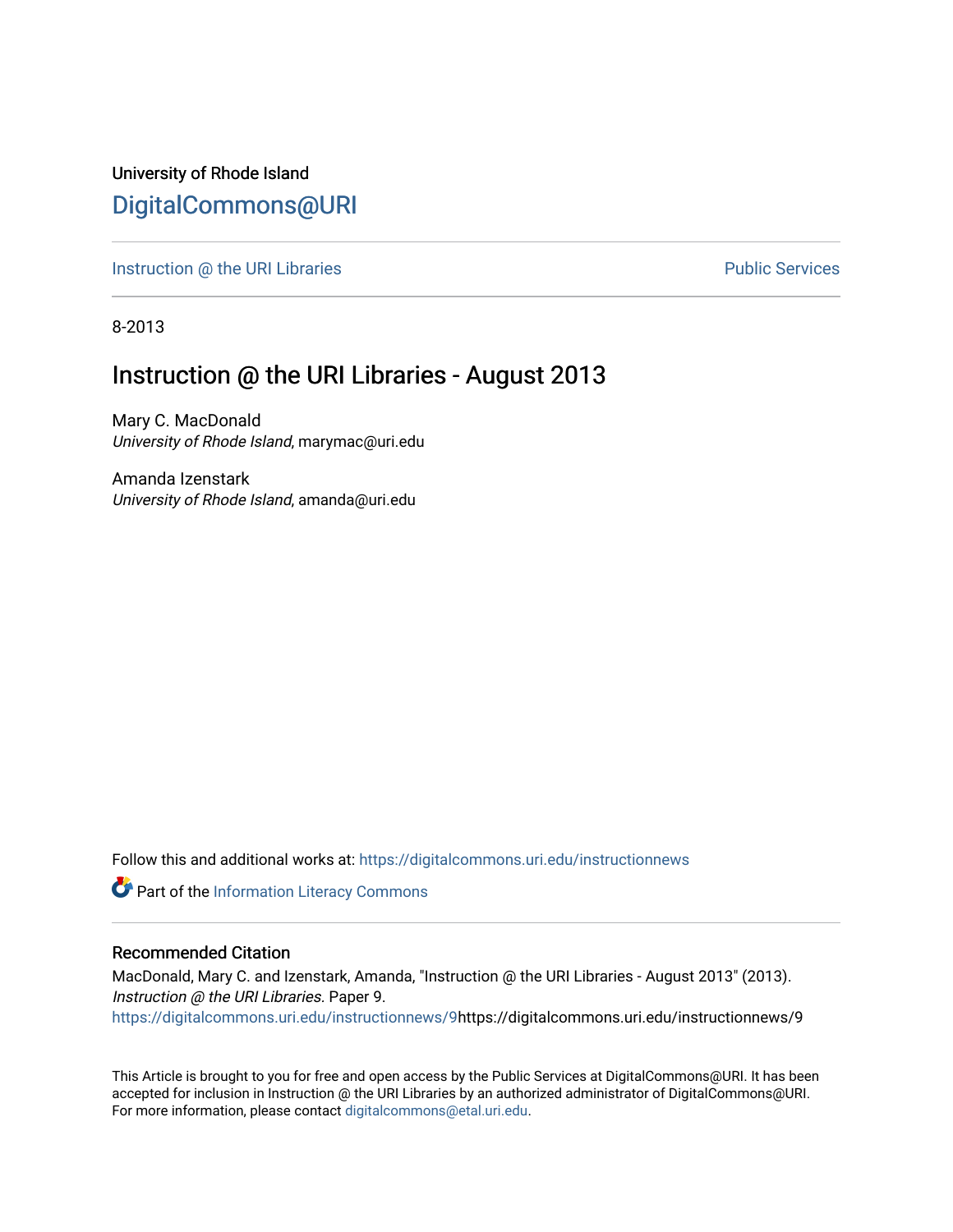# Instruction @ the URI Libraries



## **Helping Digital Natives Avoid the Pitfalls of Plagiarism** Tips and tools for supporting students' ethical use of information

Are you tangling with how to prevent plagiarism in your students' assignments? Wish there was a quickfix? URI faculty are concerned about plagiarism and often share their concerns that students are not strong in areas that prevent plagiarism, particularly citation skills. Scaffolding the learning for plagiarism is everyone's business. We know that no one instructor, course, or department can cure the challenges of plagiarism – but here are some simple direct suggestions that may help. Please consider adding these ideas and tools to your Sakai course or assignments.

Each year, the Provost's Office provides boilerplate language that can be included in syllabi, and the text is posted on [their web site.](http://www.uri.edu/provost/) Instructors can refer students to several online library resources as well. The University Libraries own up-to-date copies of the most popular citation style manuals, and we provide a citation manager, [RefWorks.](http://www.refworks.com/refworks) As part of the InfoRhode series of tutorials we provide two short online video tutorials, ["Why Cite"](http://www.youtube.com/watch?v=tZYnvtYdUKs) and "How Do I [Cite My Sources?"](http://www.youtube.com/watch?v=xSLv79LiGk0) Finally, there is a quick reference guide for students on how to cite basic sources in MLA and APA format on the library's [Getting](http://uri.libguides.com/start)  [Started@the Libraries Guide](http://uri.libguides.com/start) – look for the gold tab labeled Citing Correctly.

Keep in mind that the guidance students receive in high school is often based on free and frequently unreliable web tools that do not meet college-level requirements. Sharing your citation process and standards is helpful for students establishing new research habits.

John Palfrey, Co-Director of the Berkman Center for Internet & Society, and Professor of Law, and Vice Dean of Library and Information Resources at Harvard Law School, reminds us that "… the term 'digital natives' can be misleading. It's not the case that that all kids are born with an intuition for how to use these tools and how to sort through online information. Kids struggle, just as adults do, to learn these things. Parents, teachers, librarians, friends and many other adults need to play a role in scaffolding a learning environment for all young people…" (Project Information Literacy, 2010) Providing tips and tools, and integrating them into our course materials can go a long way to helping students avoid plagiarism.

#### References

Project Information Literacy. (2010, Sep. 1). John Palfrey: Rethinking plagiarism in the digital age? Smart Talks, 3.<http://projectinfolit.org/st/palfrey.asp>